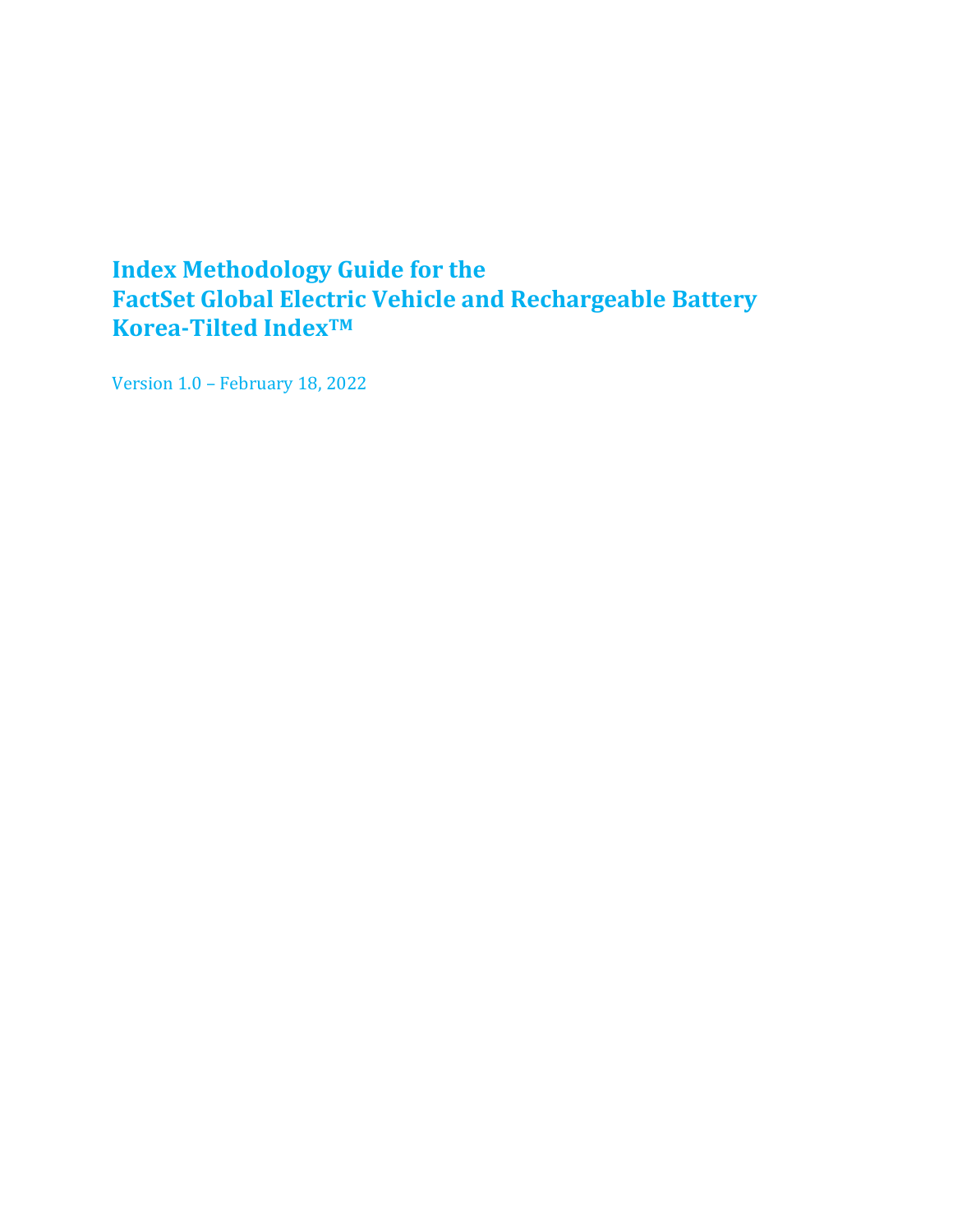# <span id="page-1-0"></span>**Table of Contents**

<span id="page-1-1"></span>

| FactSet Global Electric Vehicle and Rechargeable Battery Korea-Tilted Index <sup>™</sup> 1 |  |
|--------------------------------------------------------------------------------------------|--|
|                                                                                            |  |
|                                                                                            |  |
|                                                                                            |  |
|                                                                                            |  |
|                                                                                            |  |
|                                                                                            |  |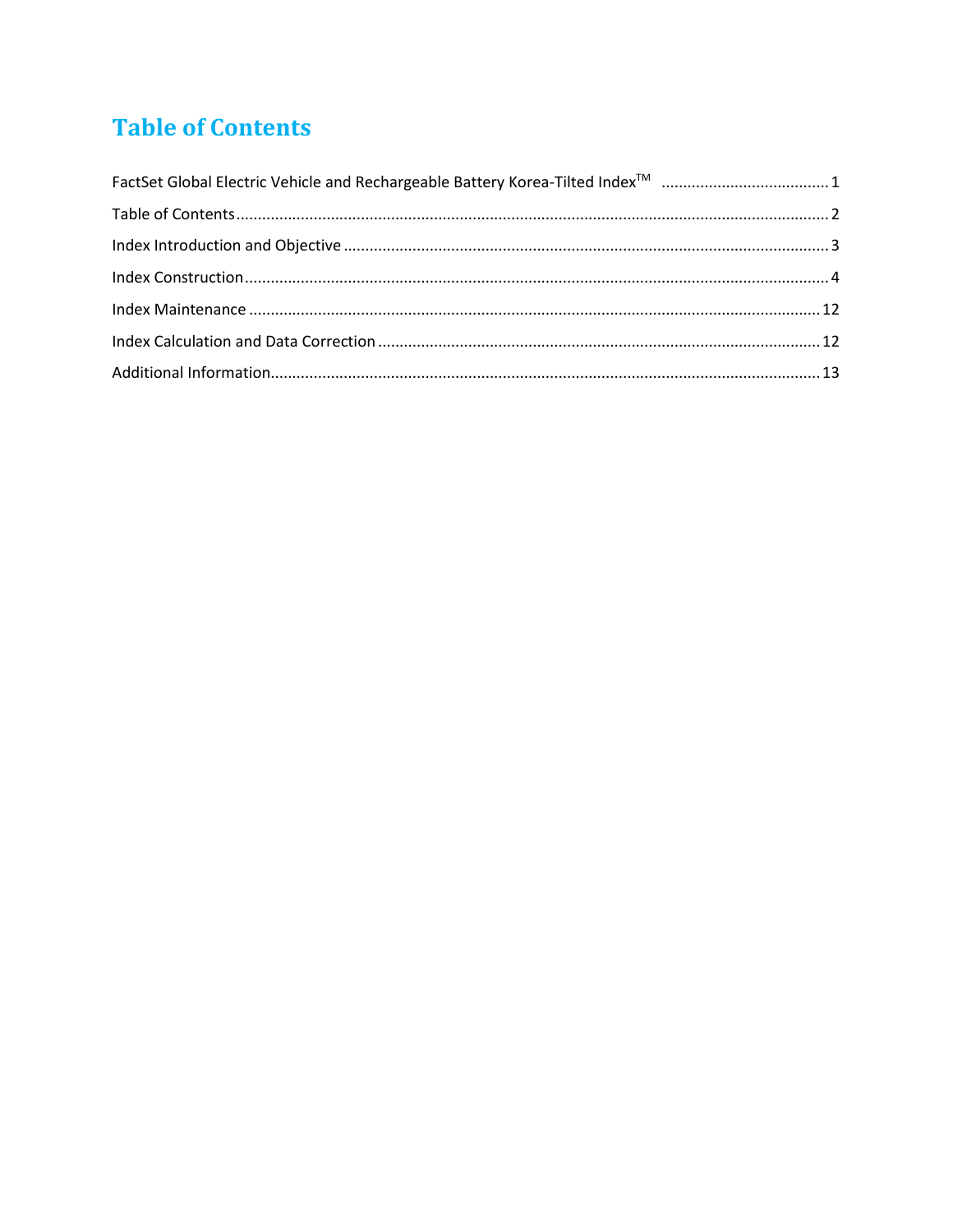# **Index Introduction and Objective**

## 1.1 Index Overview

The FactSet Global Electric Vehicle and Rechargeable Battery Korea-Tilted Index is an equity benchmark designed to track the performance of global companies, with a South Korea companies tilt, that develop and manufacture electric vehicles (EV), batteries and battery materials, as well as their enabling technologies and automotive components.

The FactSet Global Electric Vehicle and Rechargeable Battery Korea-Tilted Index is a modified market capitalization weighted index reconstituted and rebalanced quarterly in February, May, August, and November.

The FactSet Global Electric Vehicle and Rechargeable Battery Korea-Tilted Index is calculated and maintained by Solactive AG – the Calculation Agent – based on a methodology developed by FactSet. It is calculated on a price, gross and net total return basis in U.S. Dollar (USD). The price, gross, and net total return values of the index are calculated on a real-time and an end-of-day basis, Monday to Friday 1:00 a.m. to 10:50p.m. CET (Central European Time). Index values are distributed via various data channels and market data vendors, including the price marketing services of Boerse Stuttgart AG. Index values of may also be obtained from FactSet upon request.

## 1.2 Inception Date and Base Value

The Index Inception Date was February 17, 2017, with a base value of 100.00. The inception date refers to when the first back-tested index value was calculated. The back test is based on a similar methodology used to calculate the index when it was officially launched on February 18, 2022.

## 1.3 Index Valuation Days

Index Valuation Days are business days, Monday to Friday.

## 1.4 Commencement Date

The index commencement date was February 18, 2022. Commencement date refers to the stated date when the index was officially launched.

## 1.5 Reconstitution and Rebalance Schedule

The index is reconstituted and rebalanced quarterly after the close of the 3<sup>rd</sup> Friday of February, May, August, and November each year ("Reconstitution Day" and "Rebalance Day").

If any of the existing or new index components is not trading on Reconstitution Day/Rebalance Day due to an exchange holiday, the reconstitution/rebalance is moved to the next business day.

The data used to reconstitute and rebalance the index is as of the close of  $1<sup>st</sup>$  Friday of February, May, August, and November ("Selection Day"). Subsequent adjustment to the index composition may be made to account for corporate actions that occur between the Selection Day and the Reconstitution Day or Rebalance Day.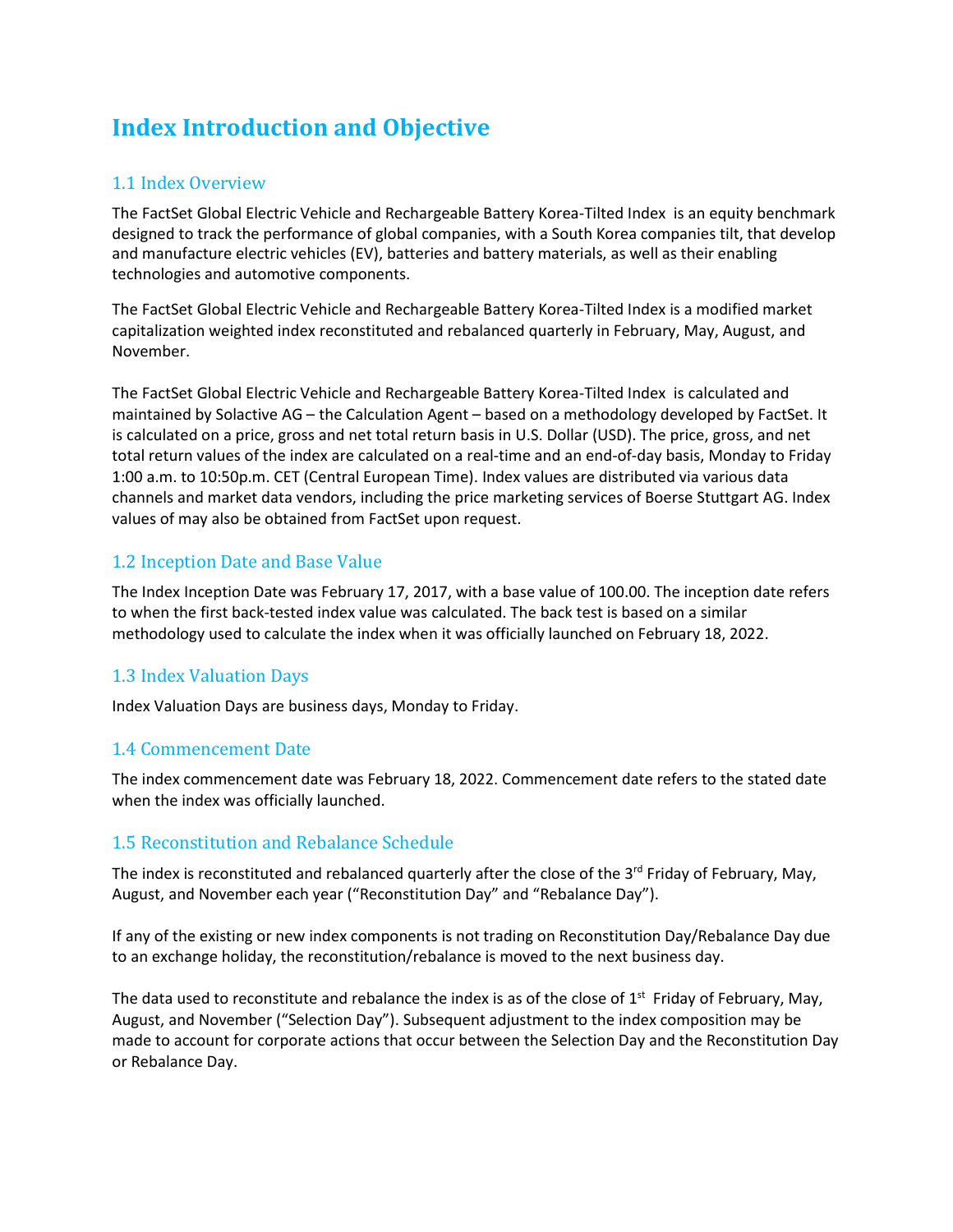## <span id="page-3-0"></span>**Index Construction**

#### 2.1 Constituent Selection and Weighting Schema

- 1. The securities are primarily listed in one of the following **50** exchanges:
	- Athens Exchange
	- Australia Stock Exchange
	- BM&F Bovespa
	- Bolsa de Valores de Lima
	- Bombay Stock Exchange\*
	- Borsa Istanbul
	- Borsa Italiana
	- Budapest Stock Exchange
	- Bursa Malaysia
	- Colombia Stock Exchange
	- Cyprus Stock Exchange
	- Deutsche Borse Xetra
	- Euronext Amsterdam
	- Euronext Brussels
	- Euronext Dublin
	- Euronext Lisbon
	- Euronext Paris
	- Hong Kong Exchange
	- Indonesia Stock Exchange
	- JASDAQ
	- Johannesburg Stock Exchange
	- Korea Stock Exchange
	- London Stock Exchange
	- Madrid Stock Exchange
	- Mexican Stock Exchange
- NASDAQ
- NASDAQ Dubai
- New York Stock Exchange
- New Zealand Stock Exchange
- NYSE American
- OMX Nordic Copenhagen
- OMX Nordic Helsinki
- OMX Nordic Stockholm
- Oslo Stock Exchange
- Philippine Stock Exchange
- Prague Stock Exchange
- Qatar Stock Exchange
- Santiago Stock Exchange
- Shanghai Stock Exchange\*\*
- Shenzhen Stock Exchange\*\*
- Singapore Exchange
- SIX Swiss Exchange
- Stock Exchange of Thailand
- Taipei Exchange
- Taiwan Stock Exchange
- Tel Aviv Stock Exchange
- Tokyo Stock Exchange
- Toronto Stock Exchange
- Vienna Stock Exchange
- Warsaw Stock Exchange

\*Securities listed in Bombay Stock Exchange must also be listed in the National Stock Exchange of India (NSE) to be eligible. In addition, NSE listed securities prices would be used for index return calculation.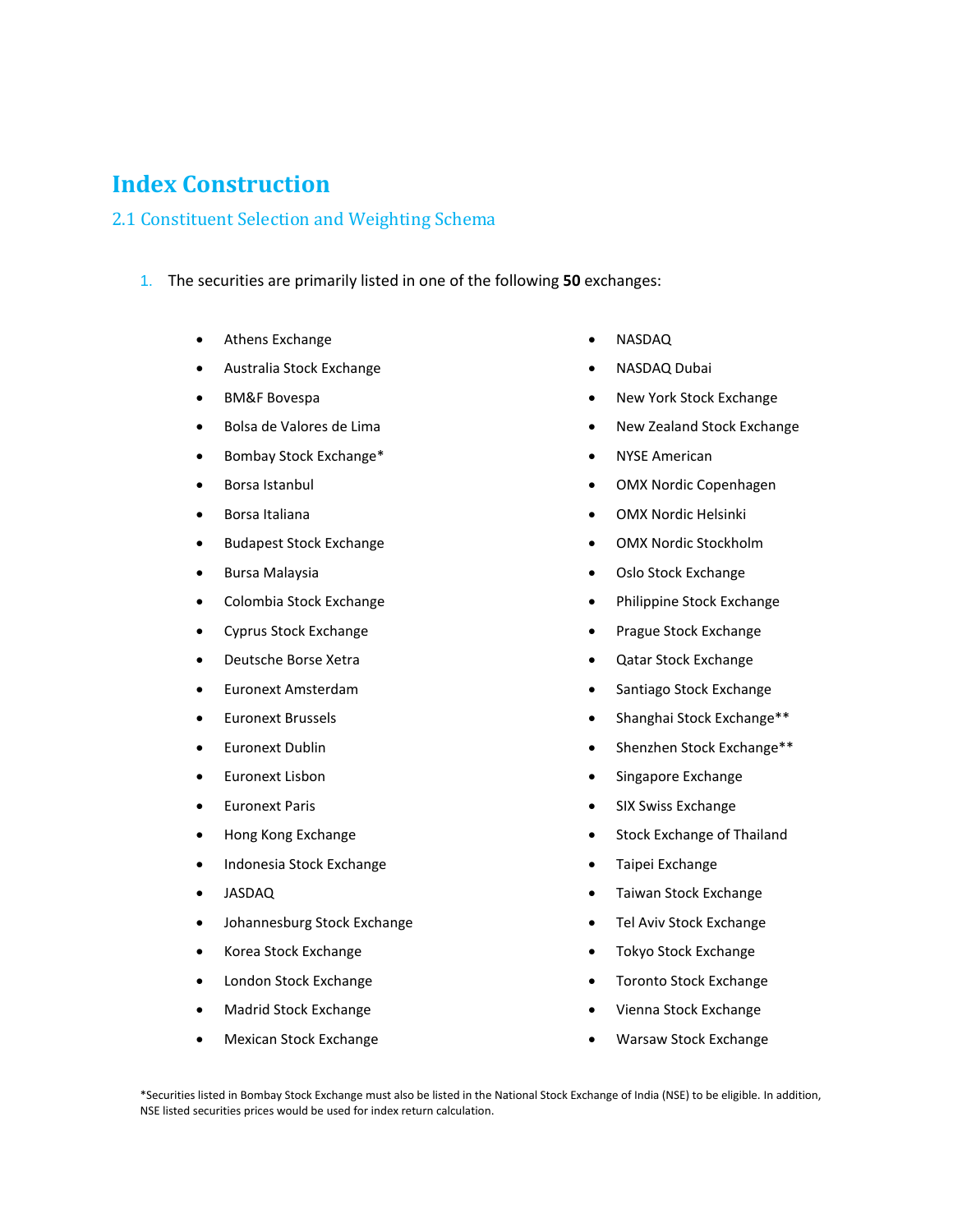

\*\*Must also be eligible in the Hong Kong – China Stock Connect Program for buying and selling.

- 2. The securities are common stocks\*\*\* and ADR.
- 3. The securities have a minimum security level float-adjusted market capitalization of U.S. \$100 million or greater, and a three-month Average Daily Trading Value (ADTV) of U.S. \$1 million or greater. If a company has multiple share classes, only include the most liquid issue based on the highest three-month ADTV on Selection Day.
- 4. Securities whose float% is less than 10% are excluded.
- 5. Securities are assigned to the below granular electric vehicle and battery technology categories provided they meet the specific industry % revenue exposure and/or supply-chain relationships criteria.

| Category 1A - Electric Vehicle Manufacturers                    |                         |  |
|-----------------------------------------------------------------|-------------------------|--|
| <b>RBICS Level 6 Industry</b>                                   | <b>RBICS Level 6 ID</b> |  |
| Alternative Energy Car Manufacturers                            | 202010151020            |  |
| <b>Multi-Type Car Manufacturers</b>                             | 202010151010            |  |
| <b>Heavy-Duty Industrial Batteries</b><br>Manufacturing         | 401015101535            |  |
| Mixed Heavy-Duty and High-End<br><b>Batteries Manufacturing</b> | 401015101520            |  |

5a.

To be assigned to Category 1A, securities must have a % revenue exposure of 50% or greater from the RBICS Level 6 Industry "Alternative Energy Car Manufacturers," or are classified as Focus to the RBICS Level 6 Industry "Alternative Energy Car Manufacturers," or are classified as Focus to the RBICS Level 6 Industry "Multi-Type Car Manufacturers" and has revenue exposure from at least one of the two RBICS Level 6 Industries "Heavy-Duty Industrial Batteries Manufacturing" and "Mixed Heavy-Duty and High-End Batteries Manufacturing."

\*\*\*Preferred securities that exhibit similar characteristics as common stocks with primary difference being voting power are also eligible.

FactSet Research Systems Inc. Copyright © 2022 FactSet Research Systems Inc. All rights reserved.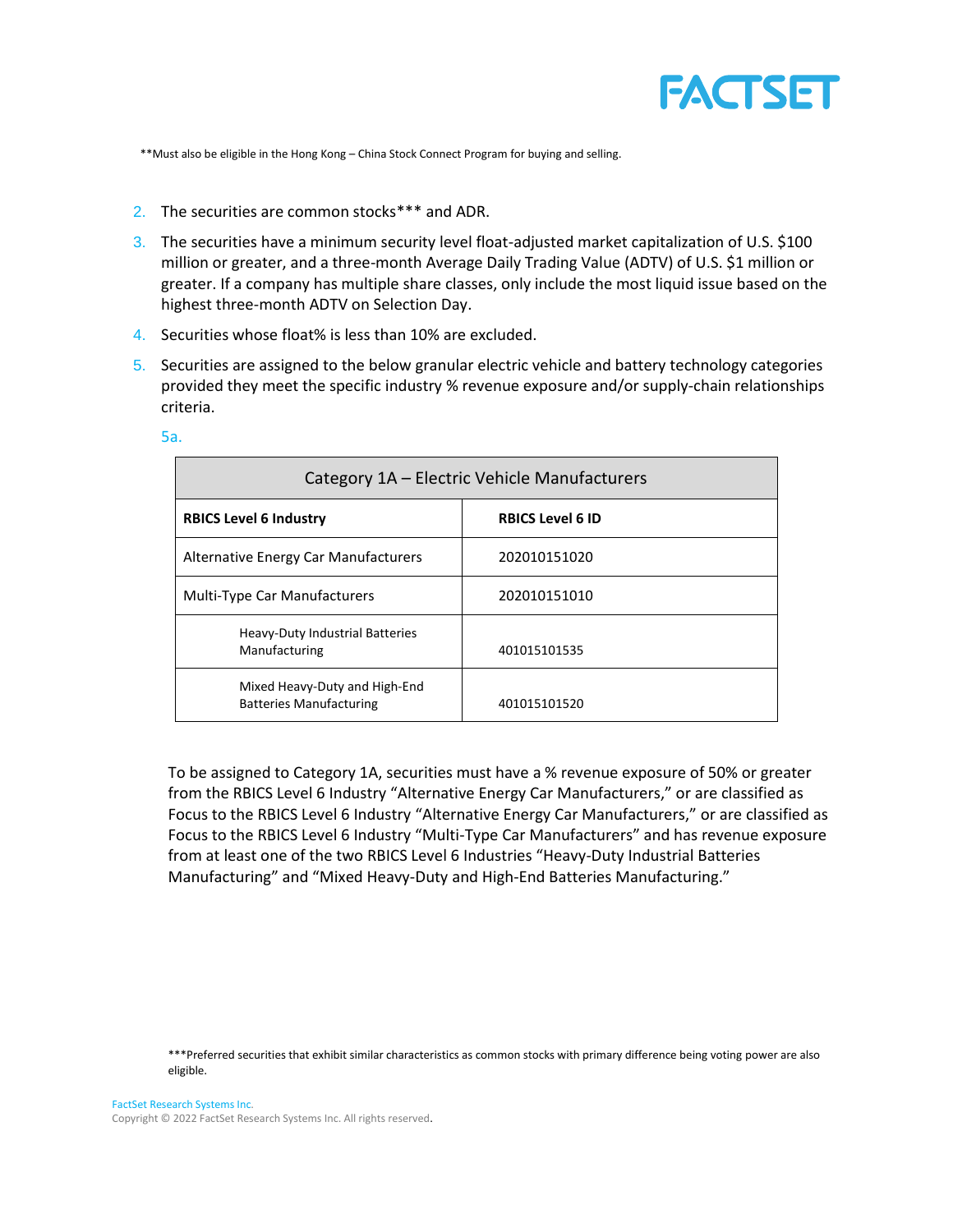

| Category 1Ba - Automotive Vehicle Components             |                         |
|----------------------------------------------------------|-------------------------|
| <b>RBICS Level 6 Industry</b>                            | <b>RBICS Level 6 ID</b> |
| Auto Exterior Comfort/Safety/Electronics Products        | 202010101010            |
| Auto Interior Comfort/Safety/Electronics Products        | 202010101015            |
| Automotive and Marine Electronics Manufacturing          | 551525151010            |
| Chassis and Body Manufacturing                           | 202010101510            |
| Commercial/Public Service Vehicle Component Makers       | 401025101010            |
| Conventional Flat Panel Display Equipment                | 551520301010            |
| Diversified Electrical/Power System Manufacturing        | 401015151010            |
| <b>Diversified Electronic Components</b>                 | 551010301010            |
| Diversified Industrial Distribution                      | 401520201010            |
| Diversified Industrial Manufacturing                     | 401020302510            |
| <b>Electric Motors Manufacturing</b>                     | 401015101010            |
| <b>Electrical Systems and Equipment Manufacturing</b>    | 401015101515            |
| <b>Electronic Interconnect Components</b>                | 551010101510            |
| <b>Electronics Manufacturing Equipment Manufacturing</b> | 551025101010            |
| <b>Fuse Passive Electronic Components</b>                | 551010251010            |
| Lighting Equipment and Components Manufacturing          | 401015151515            |
| Material Handling/Conveyor Equipment Manufacturing       | 401020151015            |
| Motion Control and Precision Motors Manufacturing        | 401015101020            |
| Multi-Industry-Specific Factory Machinery Makers         | 401020151525            |
| <b>Multi-Process Assembly Services</b>                   | 551015101510            |
| Multi-Type Motor Vehicle Parts Manufacturers             | 202010102510            |
| <b>Optoelectronics Electronic Components</b>             | 551010201010            |

FactSet Research Systems Inc.

Copyright © 2022 FactSet Research Systems Inc. All rights reserved.

5b.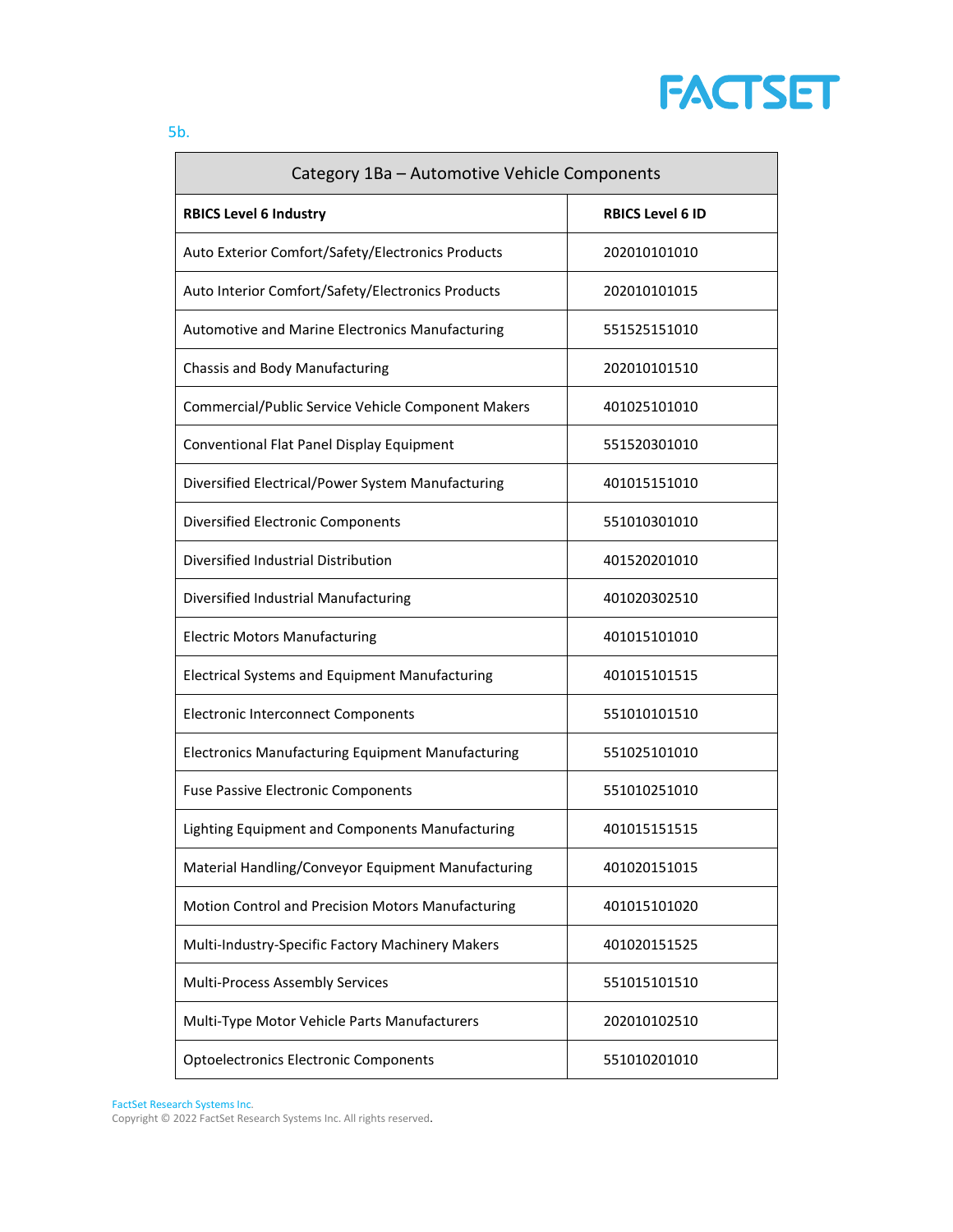

| Other Auto Comfort, Safety and Electronic Products       | 202010101020 |
|----------------------------------------------------------|--------------|
| <b>Other Electric Motors and Motion Control Products</b> | 401015101025 |
| Other Industrial Electrical Product Manufacturing        | 401015101525 |
| Other Module and Subassembly Electronic Components       | 551010151010 |
| <b>Other Passive Electronic Components</b>               | 551010252510 |
| Pan-Powertrain and Chassis Manufacturing                 | 202010101515 |
| Power Module and Subassembly Electronic Components       | 551010151510 |
| Power Transmission and Distribution Products             | 401015201020 |
| Powertrain and Chassis Thermal Management Products       | 202010101525 |
| Powertrain Manufacturing                                 | 202010101520 |
| <b>Traffic Safety and Management Equipment Products</b>  | 401025104010 |
| Vehicle Autonomous Control Electronics Makers            | 202010101025 |

To be assigned to Category 1Ba, securities must have an aggregated % revenue exposure of 25% or greater from the RBICS Level 6 Industries in the aforementioned Category 1Ba and are suppliers or partners to the selected Category 1A securities in Step 5a.

|    | .,  |
|----|-----|
|    |     |
|    |     |
|    |     |
| ۰, |     |
| ٠  | M.  |
| ×  | . . |
|    |     |

| Category 1Bb - Automotive Technology Hardware         |                         |
|-------------------------------------------------------|-------------------------|
| <b>RBICS Level 6 Industry</b>                         | <b>RBICS Level 6 ID</b> |
| Diversified Semiconductors                            | 551020201010            |
| Diversified Technology Hardware                       | 551520251510            |
| <b>General Analog and Mixed Signal Semiconductors</b> | 551020101010            |
| Image Sensor and Image Capture Semiconductors         | 551020401515            |
| <b>Other Communications Semiconductors</b>            | 551020401015            |
| <b>Other Discrete Semiconductors</b>                  | 551020151510            |
| <b>Other Memory Semiconductors</b>                    | 551020251510            |

FactSet Research Systems Inc.

Copyright © 2022 FactSet Research Systems Inc. All rights reserved.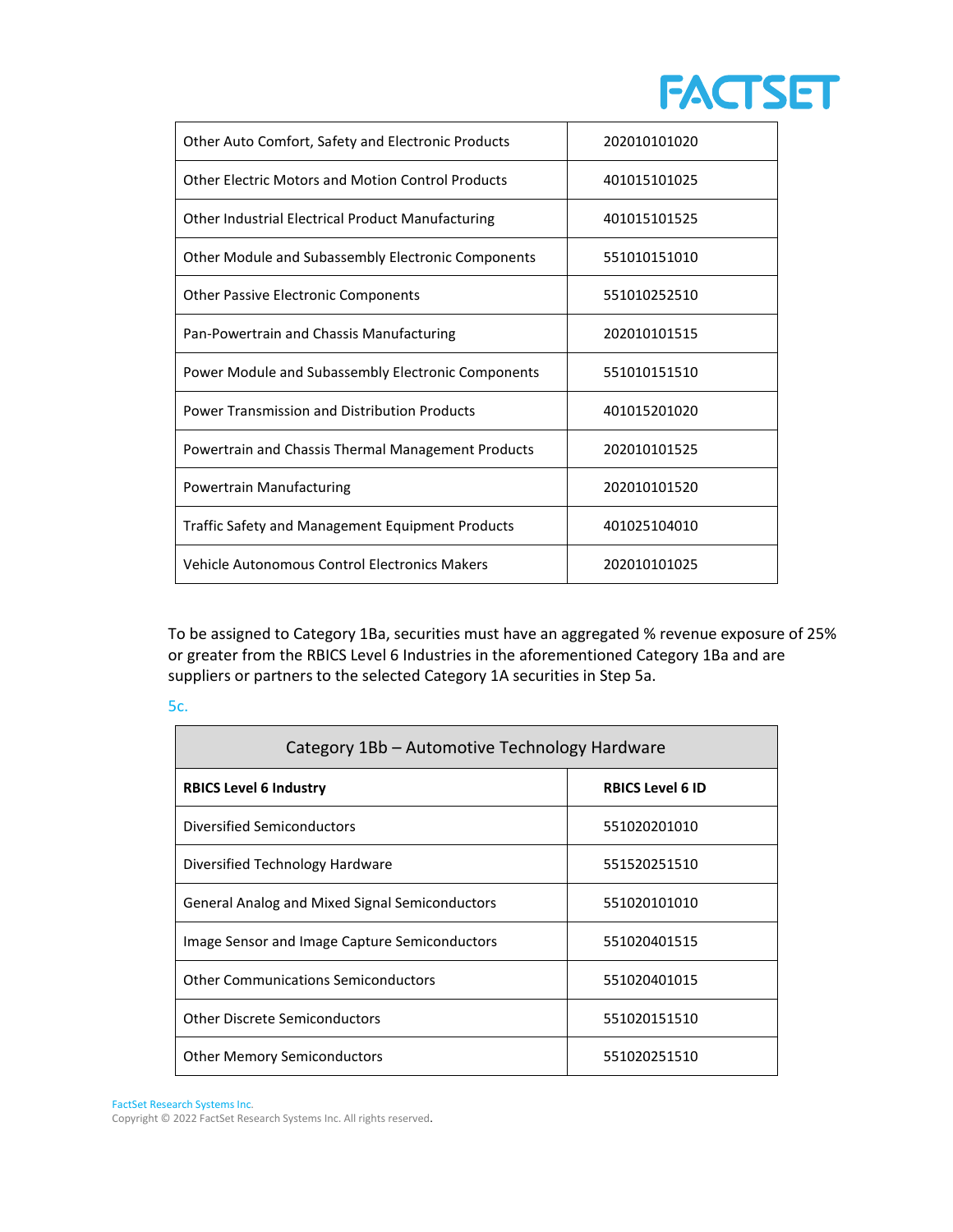

| <b>Other Optoelectronics Discrete Semiconductors</b> | 551020151015 |
|------------------------------------------------------|--------------|
| Other Power Analog and Mixed Signal Semiconductors   | 551020101510 |
| <b>Other Processor Semiconductors</b>                | 551020303010 |
| Other Satellite Equipment                            | 551515302010 |
| Peripheral Semiconductors                            | 551020402510 |
| Programmable Logic Device Semiconductors             | 551020351510 |
| Specialty Analog and Mixed Signal Semiconductors     | 551020103010 |
| <b>Volatile Memory Semiconductors</b>                | 551020252010 |
| Microprocessor (MPU) Semiconductors                  | 551020302510 |
| Video Multimedia Semiconductors                      | 551020401525 |
| <b>Battery Charging Equipment Manufacturing</b>      | 401015101550 |

To be assigned to Category 1Bb, securities must have an aggregated % revenue exposure of 25% or greater from the RBICS Level 6 Industries in the aforementioned Category 1Bb and are suppliers or partners to the selected Category 1A securities in Step 5a.

5d.

| Category 1Bc – Automotive Technology Software   |                         |
|-------------------------------------------------|-------------------------|
| <b>RBICS Level 6 Industry</b>                   | <b>RBICS Level 6 ID</b> |
| Communications Infrastructure Software          | 552015351010            |
| Computer Aided Design (CAD) Software            | 552015101010            |
| General and Mixed-Type Software                 | 552015401010            |
| Global Positioning Systems (GPS) Manufacturing  | 551515301510            |
| International Mobile Satellite Services         | 601010201015            |
| Manufacturing and Scientific/Technical Services | 101015152025            |
| <b>Multi-Type Business and Personal Systems</b> | 551520151510            |
| Multi-Type Home and Office Software             | 552015252510            |

FactSet Research Systems Inc.

Copyright © 2022 FactSet Research Systems Inc. All rights reserved.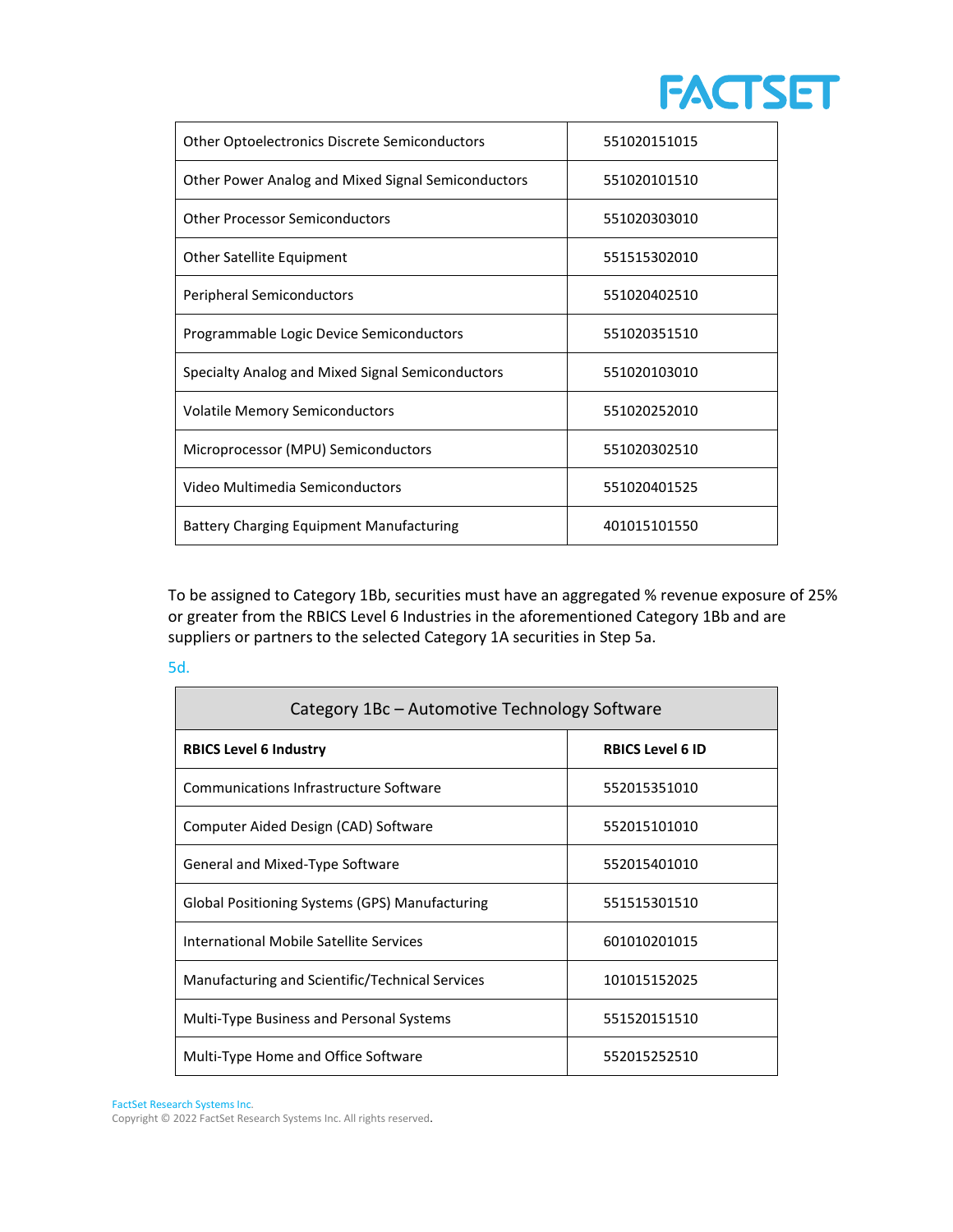

| <b>Transportation Industry Software</b> | 401510151015 |
|-----------------------------------------|--------------|
| <b>United States Satellite Services</b> | 601010452010 |
| Vehicle Autonomous Control Software     | 201510102020 |
| Web Navigation Sites and Software       | 552010351510 |
| <b>Productivity Software</b>            | 552015253010 |

To be assigned to Category 1Bc, securities must have an aggregated % revenue exposure of 25% or greater from the RBICS Level 6 Industries in the aforementioned Category 1Bc and are suppliers or partners to the selected Category 1A securities in Step 5a.

5e.

| Category 2Aa - Electric Vehicle Battery Manufacturers |                         |
|-------------------------------------------------------|-------------------------|
| <b>RBICS Level 6 Industry</b>                         | <b>RBICS Level 6 ID</b> |
| Electric Vehicle Batteries Manufacturing              | 401015101545            |

To be assigned to Category 2Aa, securities must have a % revenue exposure of 25% or greater from the RBICS Level 6 Industry "Electric Vehicle Batteries Manufacturing ."

#### 5f.

| Category 2Ab - Battery Manufacturers                  |                         |  |
|-------------------------------------------------------|-------------------------|--|
| <b>RBICS Level 6 Industry</b>                         | <b>RBICS Level 6 ID</b> |  |
| Heavy-Duty Industrial Batteries Manufacturing         | 401015101535            |  |
| Mixed Heavy-Duty and High-End Batteries Manufacturing | 401015101520            |  |
| <b>Traditional Car Batteries Manufacturing</b>        | 401015101555            |  |

To be assigned to Category 2Ab, securities must have an aggregated % revenue exposure of 25% or greater from the RBICS Level 6 Industries in the aforementioned Category 2Ab, and are suppliers or partners to the selected Category 1A securities in Step 5a.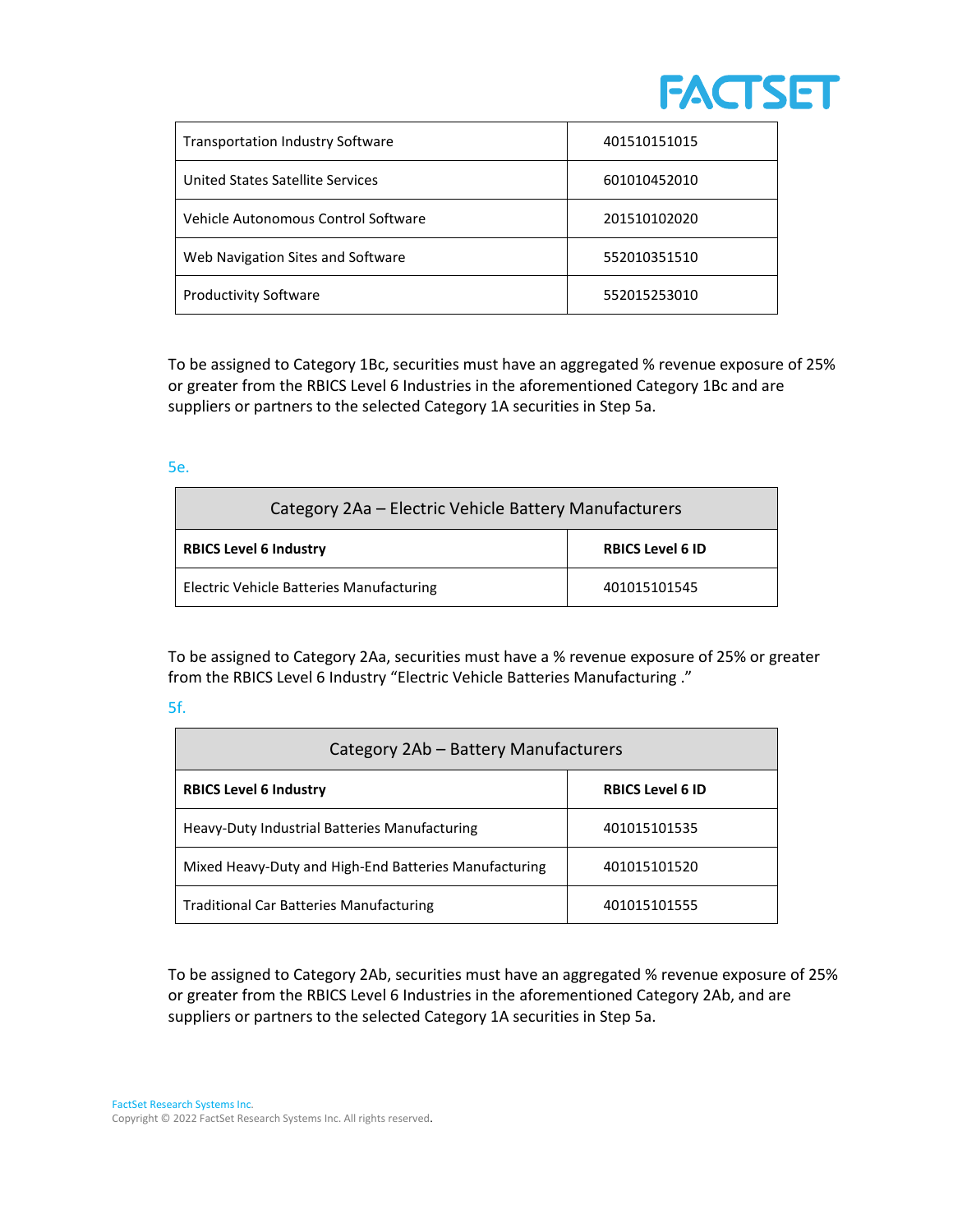

| Category 2B - Battery Materials                |                         |
|------------------------------------------------|-------------------------|
| <b>RBICS Level 6 Industry</b>                  | <b>RBICS Level 6 ID</b> |
| Lithium Compounds Manufacturing                | 451020303015            |
| <b>Multi-Type Fertilizers Manufacturing</b>    | 451020201015            |
| Backup, Emergency and Standby Power Products   | 401015101510            |
| Lithium Ore Mining                             | 451525101040            |
| <b>Electronic Materials Manufacturing</b>      | 451020301510            |
| Metal Processing and Metal Service Centers     | 451510202515            |
| Other Metal Processing and Recycling Providers | 451510202530            |
| <b>Cobalt Ore Mining</b>                       | 451525101035            |
| Nickel Ore Mining                              | 451525101025            |

To be assigned to Category 2B, securities must have an aggregated % revenue exposure of 25% or greater from the RBICS Level 6 Industries in the aforementioned Category 2B, and are suppliers or partners to the selected Category 2Aa, 2Ab, or 1A securities in Step 5e, 5f, or 5a.

- 6. Divide securities into South Korea listed and non-South Korea listed, then rank them by their float adjusted market capitalization within the following granular electric vehicle and battery technology categories where Category 1A, 2Aa, 2Ab are considered to be High Priority (A) and Category 1Ba, 1Bb, 1Bc, 2B are considered to be Low Priority (B).
- 7. Select the top 10 ranked South Korea listed securities and the top 40 ranked non-South Korea listed securities.

A 20% buffer will be applied during index reconstitution and rebalance, such that two existing South Korea listed constituents could remain in the index if their rankings are  $11<sup>th</sup>$  to  $12<sup>th</sup>$ ; eight existing non-South Korea listed constituents could remain the index if their rankings are 41<sup>st</sup> to 48<sup>th</sup>; however, this buffer rule does not apply when there are less than 10 South Korea listed securities.

8. If the aforementioned Steps 1 to 7 result in less than 45 constituents, then Steps 5b, 5c, 5d, 5f, and 5g shall be relaxed such that instead of the securities being suppliers or partners to Category 1A securities in Step 5a, they need to be only suppliers or partners to securities that are classified to RBICS Focus Level 3 Industry is "Consumer Vehicles and Parts" (RBICS Level 3 ID: 202010).

5g.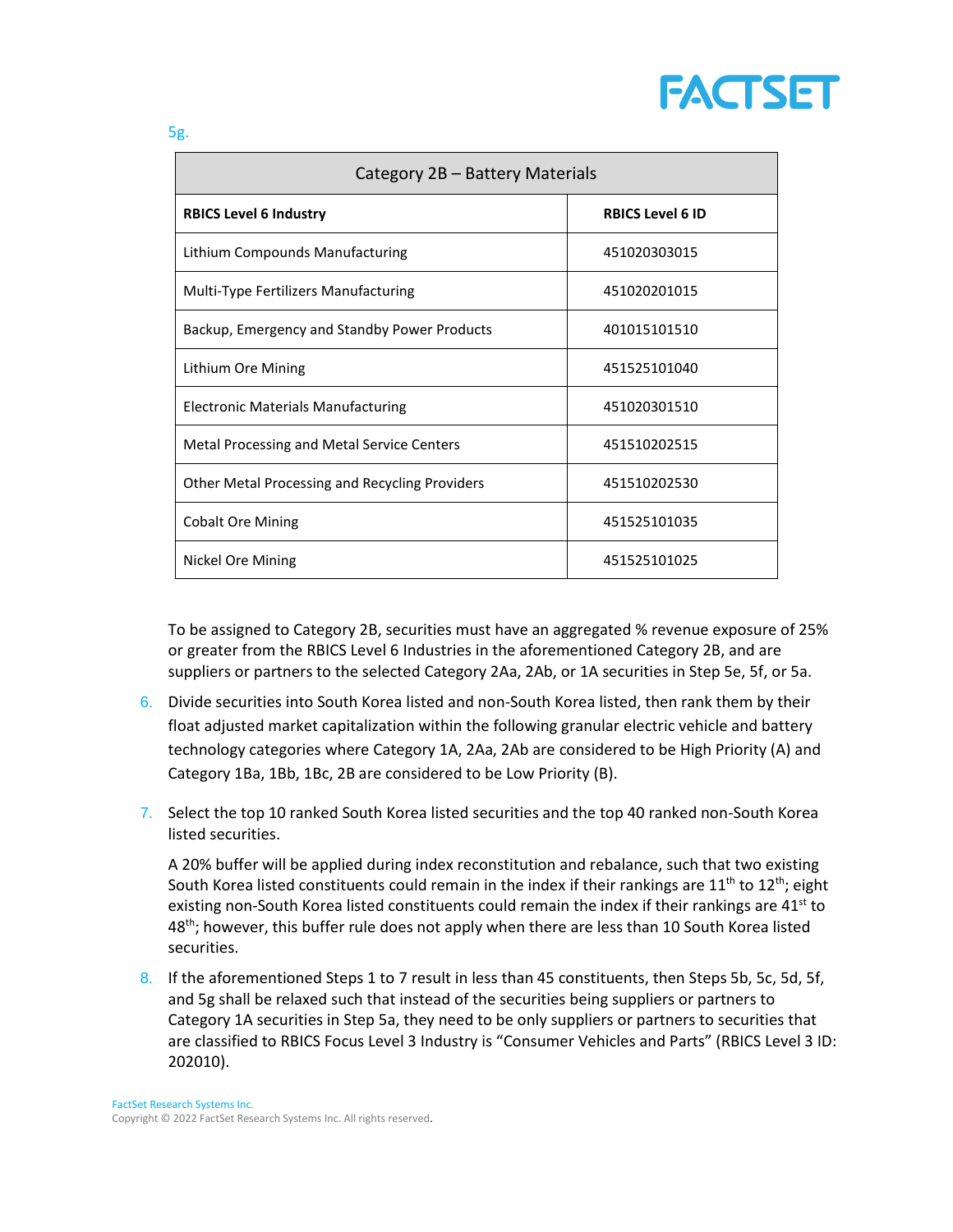

9. Constituent weights are determined by dividing their individual security-level float adjusted market capitalization by the total float adjusted market capitalization of all constituents.

Furthermore, (i) South Korea listed securities' index weight shall be allocated 20%, and non-South Korea listed securities at 80%. (ii) High Priority (A)'s individual securities are capped at no more than 8% of the index weight, with excess weight redistributed to non-capped securities from the same geographic categories (i.e. South Korea or non-South Korea); Low Priority (B)'s individual securities are capped at no more than 4% of the index weight, with excess weight redistributed to non-capped securities from the same geographic categories.

If the above weight constraints cannot be achieved, then (ii) shall be prioritized over (i).

In addition to the above selection schema, FactSet may at its discretion modify one or more selection criteria to ensure relevant and timely capture of the theme.

## 2.2 Index Return Formulas

The price, gross and net total return levels of the index are calculated using the following formulas.

$$
I_{(t)} = \frac{\sum_{i=1}^{n} S_{i(t)} \times P_{i(t)} \times FX_{i(t)}}{D_{(t)}}
$$

where:

 $I(t)$  = Index value on Index Valuation Day (t)

 $\boldsymbol{D}_{(t)}$  = Divisor on Index Valuation Day (t)

 $n =$  Number of stocks in the index

 $P_{i(t)}$  = Closing price of stock (i) on Index Valuation Day (t)

 $S_{i(t)}$  = Number of allocated shares of stock (i) on Index Valuation Day (t)

 $FX_{i(t)}$  = WM Reuters FX rate published at 4:00pm London time on Index Valuation Day (t) required to convert closing price of stock (i) in index currency, USD

and on Inception Date, where  $(t) = 0$ , the initial divisor is calculated as follows:

$$
D_{(0)} = \frac{\sum_{i=1}^{n} S_{i(0)} \times P_{i(0)} \times FX_{i(0)}}{I_{(0)}}
$$

where:

 $I_{(0)}$  = Price Returns Index value on Index Inception Date

 $\boldsymbol{D}_{(0)}$  = Divisor on Index Inception Date

 $n =$  Number of stocks in the index on Index Inception Date

 $P_{i(0)}$  = Price of stock (i) on Index Inception Date

 $S_{i(0)}$  = Number of allocated shares of stock (i) on Index Inception Date

 $FX_{i(t)}$  = WM Reuters FX rate published at 4:00pm London time on Index Valuation Day (t) required to convert closing price of stock (i) in index currency, USD.

Allocated shares ("*S*") are the number of shares required for each constituent such that all constituents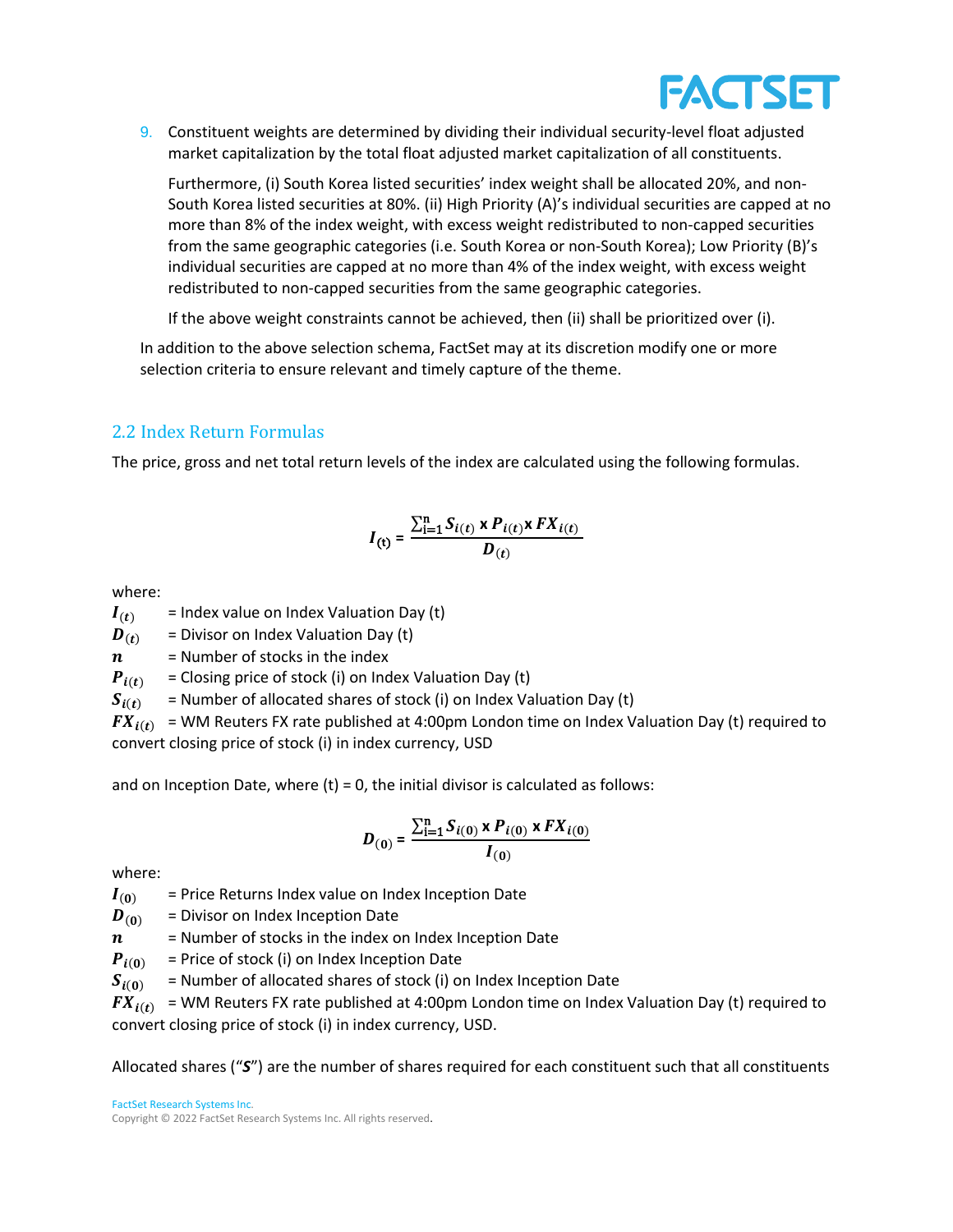

are weighted according to the index methodology. Allocated shares ("S") would be adjusted accordingly to account for Corporate Actions.

Net total return is calculated to account for the effect of tax withholding on dividends by adjusting dividend taken out due to tax payment.

#### 2.3 Index Divisor Adjustments

From time to time, the index divisor is adjusted to account for corporate actions that could distort index value and continuity using the following formula:

$$
D_{(t+1)}=D_{(t)} \times \frac{\sum_{i=1}^{n} AS_{i(t+1)} \times AP_{i(t+1)} \times FX_{i(t)}}{\sum_{i=1}^{n} S_{i(t)} \times P_{i(t)} \times FX_{i(t)}}
$$

where:

| $\bm{D}_{(t+1)}$ | = Divisor for Index Valuation Day ( $t+1$ ) after CA and rebal adjustment                  |
|------------------|--------------------------------------------------------------------------------------------|
| $\bm{D}_{(t)}$   | = Divisor for Index Valuation Day (t)                                                      |
| $AP_{i(t+1)}$    | $=$ Adjusted price of stock (i) calculated for open on Index Valuation Day (t+1) after CA  |
| adjustment       |                                                                                            |
| $P_{i(t)}$       | $=$ Closing price of stock (i) on Index Valuation Day (t)                                  |
| $S_{i(t)}$       | = Number of allocated shares of stock (i) on Index Valuation Day (t)                       |
| $AS_{i(t+1)}$    | $=$ Adjusted number of allocated shares of stock (i) for open on Index Valuation Day (t+1) |
|                  | after CA adjustment.                                                                       |

Divisor adjustments are generally implemented on the date the corporate action becomes effective, such that for example, the ex-dividend date rather than the payment date is used to time the divisor adjustment.

Find below a detailed calculation for AP, AS, and S in case of corporate actions and rebalancing.

 $AP_{i(t)}$  = Adjusted price of stock (i) is determined for the open on Index Valuation Day (t) shall mean:

- If index constituent opens ex-date in respect of the corporate action, then  $AP_{i(t)}$  is determined as per Corporate Action Adjustment Section.

- Otherwise

$$
AP_{i(t)} = P_{i(t-1)}
$$

 $S_{i(t)}$  = Number of allocated shares of stock (i) on Index Valuation date (t) is determined as

$$
S_{i(t)} = AS_{i(t)}
$$

 $AS_{i(t)}$  = Adjusted number of allocated shares of stock (i) for open on Index Valuation Day (t) after CA adjustment is determined as:

FactSet Research Systems Inc.

Copyright © 2022 FactSet Research Systems Inc. All rights reserved.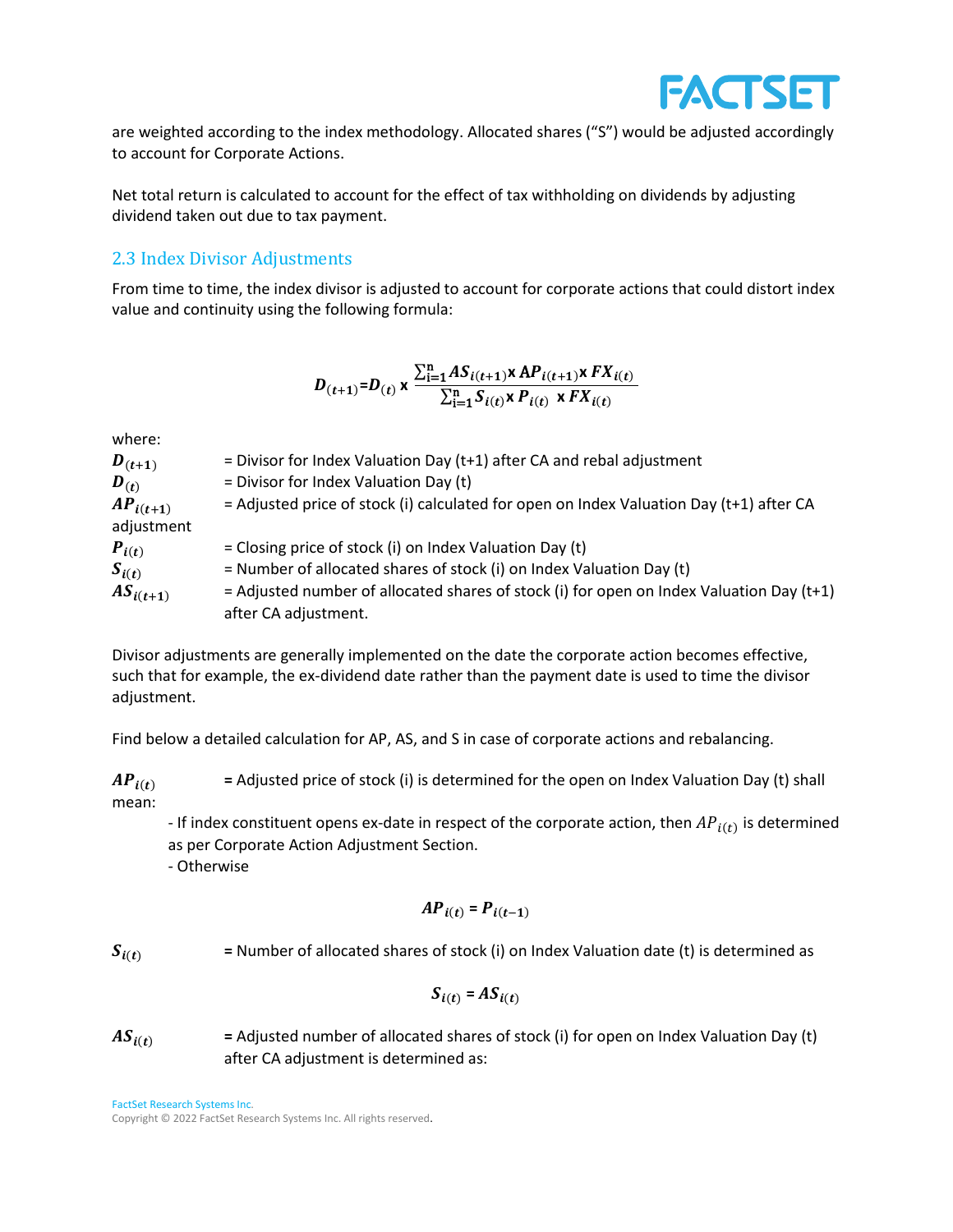

- If such day opens immediately following the Rebalancing Day (t-1) and if:

• index constituent opens ex-date in respect to corporate action, then  $AS_{i(t)}$  is determined as per Corporate Action Adjustment Section with  $S_{i(t-1)}$  replace with:

$$
S_{i(t-1)} = \frac{I_{(t-1)} \times Weight_{i(t-1)}}{P_{i(t-1)} \times FX_{i(t-1)}}
$$

• index constituent does not opens ex-date in respect to corporate action, then  $AS_{i(t)}$  is determined as:

$$
AS_{i(t)} = \frac{I_{(t-1)} \times Weight_{i(t-1)}}{P_{i(t-1)} \times FX_{i(t-1)}}
$$

- On any other day:
	- index constituent opens ex-date in respect to corporate action, then  $AS_{i(t)}$  is determined as per Corporate Action Adjustment Section
	- Otherwise:

$$
AS_{i(t)} = S_{i(t-1)}
$$

where  $Weight_{i(t-1)}$  is determined as per Section 2.1.

#### 2.4 Corporate Action Adjustments

#### **Special Cash Dividend:**

$$
AP_{i,t} = P_{i,t-1} - D_{i,t}x FX_{d,t-1}
$$

Where

**t** = Index Valuation Date (t) is ex-date for corporate action.

 $D_{i,t}$  = Dividend amount corresponding to stock (i) with ex-date (t).

**FX**  $_{d,t-1}$  = WM Reuters FX rate published at 4:00pm London time fixing on Index Valuation Day (t) required to convert dividend amount in underlying stock currency, USD.

#### **Spin-off Adjustment**

If an index constituent (i.e. the parent company) distributes part of its business into a spun-off company, the spun-off company will be added to the Index according to the transaction terms on the ex-date.

The parent company will remain in the Index with unchanged calculation parameters. The spunoff company will remain in the Index until the next ordinary rebalancing.

The spun-off company will be added to the Index with an open price of zero on ex-date.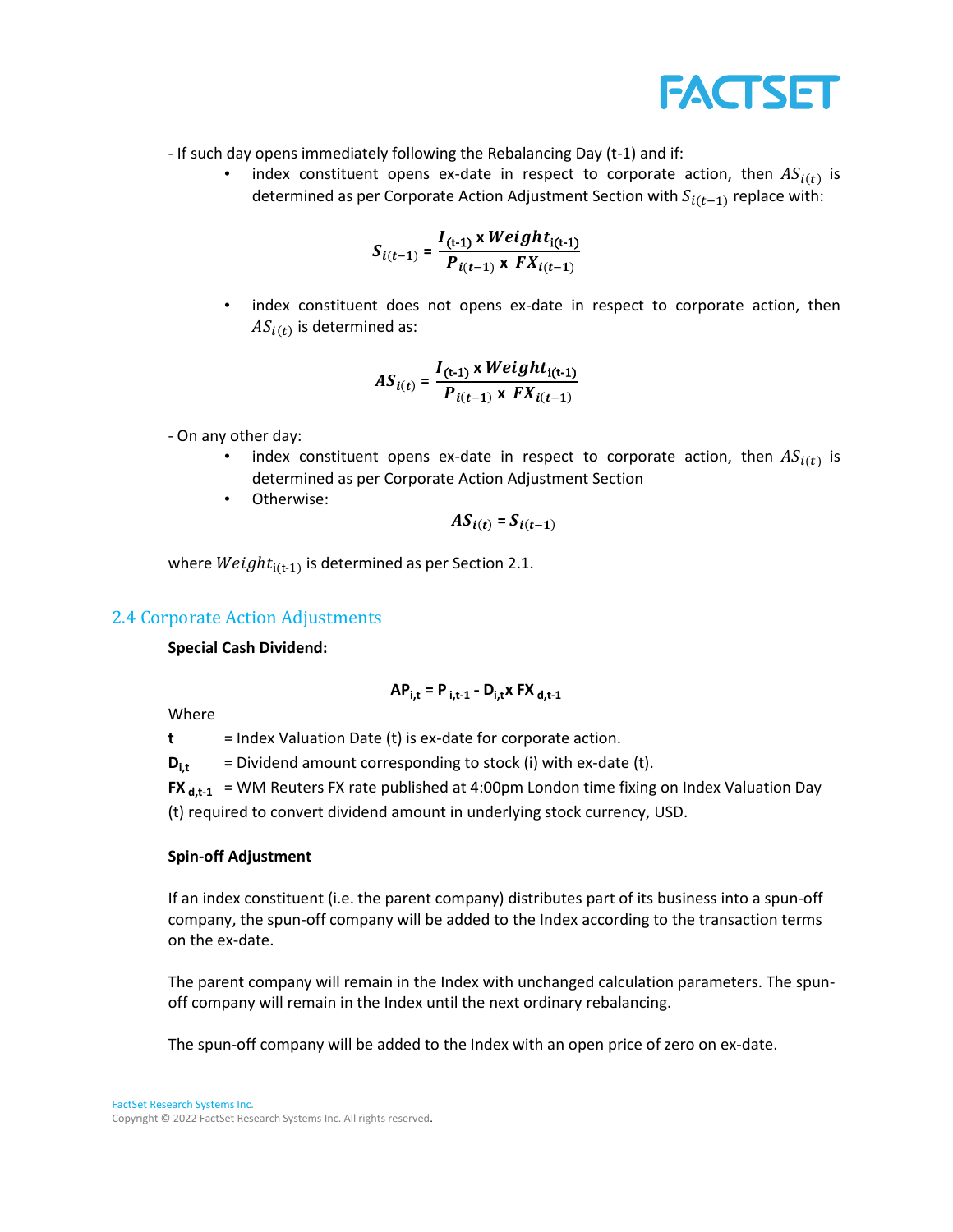

If the spun-off company does not start to trade on the effective date (i.e. ex-date), a theoretical price for the spun-off company will be implemented (**see the equation below**) as a fixed price until it commences trading, from which time official prices will be used.

$$
P_{f(t)} = [P_{i(t-1)} - AP_{i(t)}] \times Sharekatio_{i(t)} \times FX_{j,t-1}
$$

Where

 $P_{i(t-1)}$  = Closing price of Parent Company on Index Valuation Date (t-1).

 $AP_{i(t)}$  = Open price of Parent Company on Index Valuation Date (t).

 $P_{\text{f}(t)}$  = Price of Spun-off Company on Index Valuation Date (t).

 $FX_{i,t-1}$  = WM Reuters FX rate published at 4:00pm London time fixing on Index Valuation Day

(t) required to convert dividend amount in underlying stock currency, USD.

#### **Rights Issue Adjustment**

$$
AP_{j,t} = \frac{P_{j,t-1} + C_{j,t} \times \text{Share Ratio}_{j,t}}{1 + \text{Share Ratio}_{j,t}}
$$

$$
AS_{j,t} = S_{j,t-1} \times (1 + \text{Share Ratio}_{j,t})
$$

Where

 $C_{i,t}$  = Official tender price.

**Stock Splits Adjustment**

$$
AP_{j,t} = \frac{P_{j,t-1}}{\text{Share Ratio}_{j,t}}
$$

$$
AS_{j,t} = S_{j,t-1} \times \text{Share Ratio}_{j,t}
$$

**Stock distribution**

$$
\mathsf{AP}_{j,t} = \mathsf{P}_{j,t-1} \times \frac{1}{1 + \mathsf{Share Ratio}_{j,t}}
$$

<span id="page-13-0"></span>
$$
\text{AS}_{j,t} \text{=S}_{j,t-1} \text{ x } \big( \text{1+Share Ratio}_{j,t} \big)
$$

FactSet Research Systems Inc. Copyright © 2022 FactSet Research Systems Inc. All rights reserved.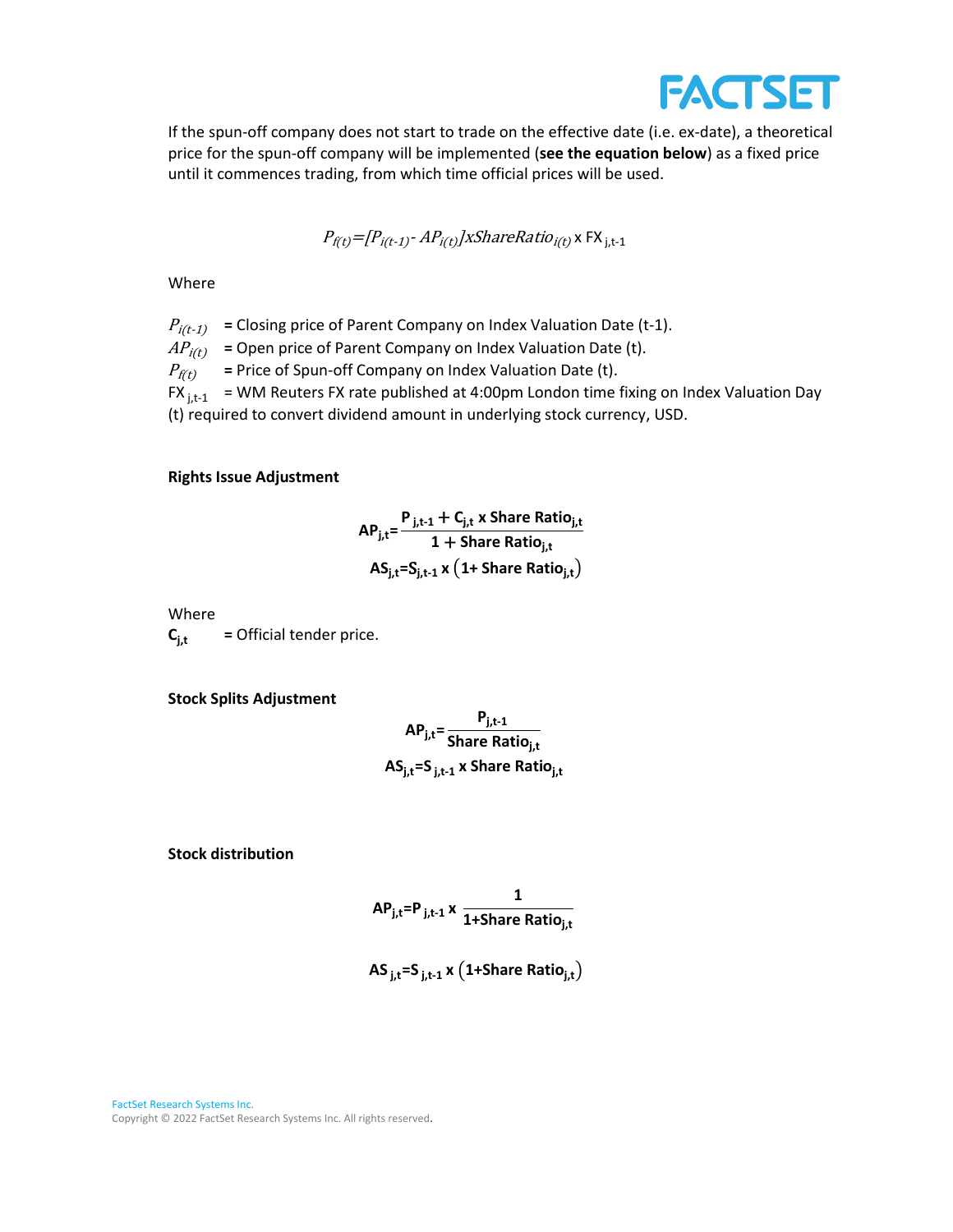

## **Index Maintenance**

Constituent changes may occur between review periods due to corporate events that disqualify their eligibility for index inclusion. Adjustments to corporate events are described below:

### 3.1 Corporate Actions – Delisting and Fast Entry

A constituent is removed immediately after being delisted from its primary markets.

### 3.2 Corporate Actions – Merger/Acquisition and Fast Entry

If a merger or acquisition results in one constituent acquiring another, the acquiring company remains a constituent, and the acquired company is removed. If a non-constituent acquires a constituent, the acquired constituent is removed. If a constituent acquires a non-constituent, the acquiring constituent remains a constituent.

### 3.3 Corporate Actions – Spin-off

If a constituent spins or splits off a portion of its business, both the spun-off companies and the parent companies (with the highest market value relative to the spun-off companies) will be kept in the index, and be considered for removal from the index at the next Reconstitution or Rebalance Day should they fail to meet the eligibility criteria in Section 2.1.

### 3.4 Corporate Actions – Bankruptcy

If a constituent is delisted after bankruptcy, it will be removed immediately with a price of 0 from the index.

## <span id="page-14-0"></span>**Index Calculation and Data Correction**

#### 4.1 Index Calculation

Price, gross, and net total return values for the FactSet Global Electric Vehicle and Rechargeable Battery Korea-Tilted Index are calculated by Solactive AG. The price, gross, and net total return values are calculated on a continuous and end-of-day basis by using the trading price for each component in the index from relevant exchanges and markets. Index values are rounded to 2 decimal places and divisors are rounded to 6 decimal places.

If trading in a stock is suspended prior to the market opening, the stock's adjusted closing price from the previous day will be used in the index calculation until trading commences. If trading in a stock is suspended while the relevant market is open, the official closing price published by relevant exchange for that stock will be used for all subsequent index calculations until trading resumes.

In case of exceptional market conditions disrupting normal closing auction, or causing official closing prices not being available, Solactive and FactSet reserve the right to utilize other prices in the calculation of the official closing level.